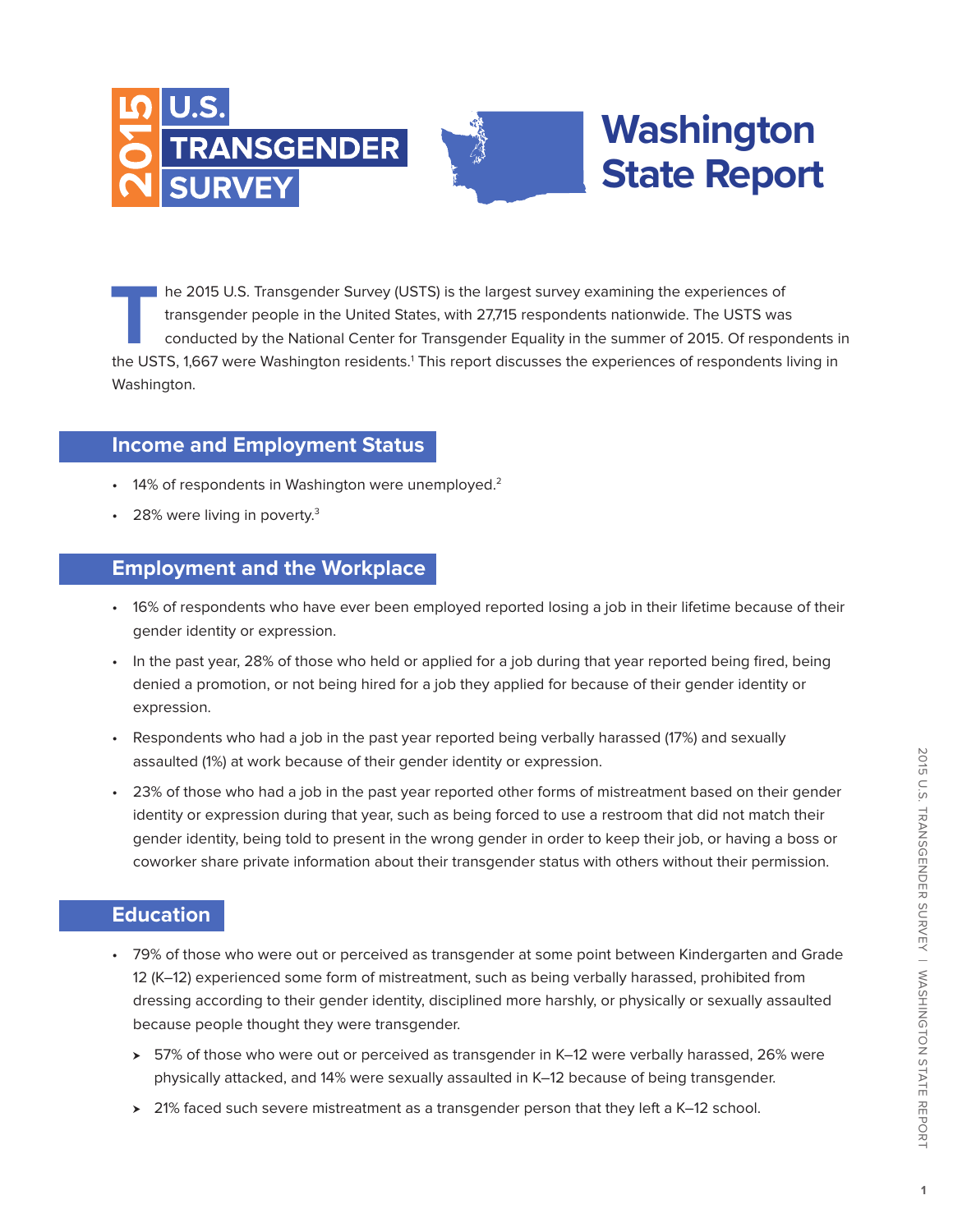• 25% of respondents who were out or perceived as transgender in college or vocational school were verbally, physically, or sexually harassed because of being transgender.

### **Housing, Homelessness, and Shelter Access**

- 26% of respondents experienced some form of housing discrimination in the past year, such as being evicted from their home or denied a home or apartment because of being transgender.
- 37% have experienced homelessness at some point in their lives.
- 13% experienced homelessness in the past year because of being transgender.
- 33% of respondents who experienced homelessness in the past year avoided staying in a shelter because they feared being mistreated as a transgender person.

#### **Public Accommodations**

- Respondents reported being denied equal treatment or service, verbally harassed, or physically attacked at many places of public accommodation—places that provide services to the public, like retail stores, hotels, and government offices.
- Of respondents who visited a place of public accommodation where staff or employees thought or knew they were transgender, 33% experienced at least one type of mistreatment in the past year. This included 15% who were denied equal treatment or service, 25% who were verbally harassed, and 2% who were physically attacked because of being transgender.

#### **Restrooms**

- 8% of respondents reported that someone denied them access to a restroom in the past year.
- In the past year, respondents reported being verbally harassed (13%) and physically attacked (1%) when accessing a restroom.
- 61% of respondents avoided using a public restroom in the past year because they were afraid of confrontations or other problems they might experience.
- 34% of respondents limited the amount that they ate or drank to avoid using the restroom in the past year.

#### **Police Interactions**

- Respondents experienced high levels of mistreatment and harassment by police. In the past year, of respondents who interacted with police or other law enforcement officers who thought or knew they were transgender, 60% experienced some form of mistreatment. This included being verbally harassed, repeatedly referred to as the wrong gender, physically assaulted, or sexually assaulted, including being forced by officers to engage in sexual activity to avoid arrest.
- 58% of respondents said they would feel uncomfortable asking the police for help if they needed it.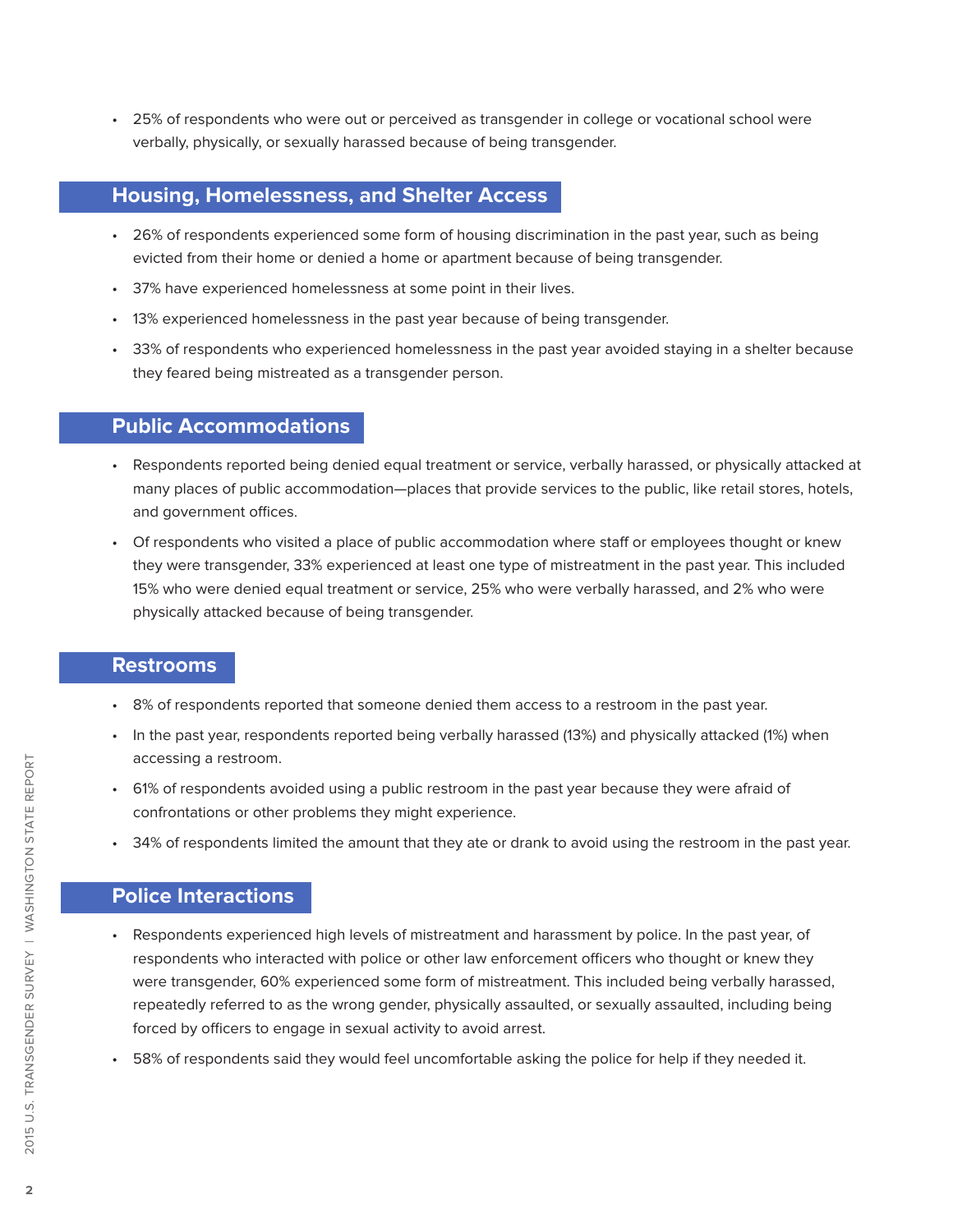#### **Health**

- 29% of respondents experienced a problem in the past year with their insurance related to being transgender, such as being denied coverage for care related to gender transition or being denied coverage for routine care because they were transgender.
- 38% of those who saw a health care provider in the past year reported having at least one negative experience related to being transgender. This included being refused treatment, verbally harassed, or physically or sexually assaulted, or having to teach the provider about transgender people in order to get appropriate care.
- In the past year, 22% of respondents did not see a doctor when they needed to because of fear of being mistreated as a transgender person, and 32% did not see a doctor when needed because they could not afford it.
- 38% of respondents experienced serious psychological distress in the month before completing the survey (based on the Kessler 6 Psychological Distress Scale).<sup>4</sup>
- 13% of respondents reported that a professional, such as a psychologist, counselor, or religious advisor, tried to stop them from being transgender.

#### **Identity Documents**

- Only 14% of respondents reported that all of their IDs had the name and gender they preferred, while 62% reported that none of their IDs had the name and gender they preferred.
- The cost of changing IDs was one of the main barriers respondents faced, with 32% of those who have not changed their legal name and 30% of those who have not updated the gender on their IDs reporting that it was because they could not afford it.
- 32% of respondents who have shown an ID with a name or gender that did not match their gender presentation were verbally harassed, denied benefits or service, asked to leave, or assaulted.

#### **ENDNOTES** | WASHINGTON STATE REPORT

- The number of respondents in Washington (n=1,667) is an unweighted value. All reported percentages are weighted. For more information on the weighting procedures used to report 2015 U.S. Transgender Survey data, see the full survey report, available at www.USTransSurvey.org.
- 2. For reference, the U.S. unemployment rate was 5% at the time of the survey, as reported by the Bureau of Labor Statistics. See the full report for more information about this calculation.
- 3. For reference, the U.S. poverty rate was 12% at the time of the survey. The research team calculated the USTS poverty measure using the official poverty measure, as defined by the U.S. Census Bureau. USTS respondents were designated as living in poverty if their total family income fell under 125% of the official U.S. poverty line. See the full report for more information about this calculation.
- 4. For reference, 5% of the U.S. population reported experiencing serious psychological distress during the prior month as reported in the 2015 National Survey on Drug Use and Health. See the full report for more information about this calculation.